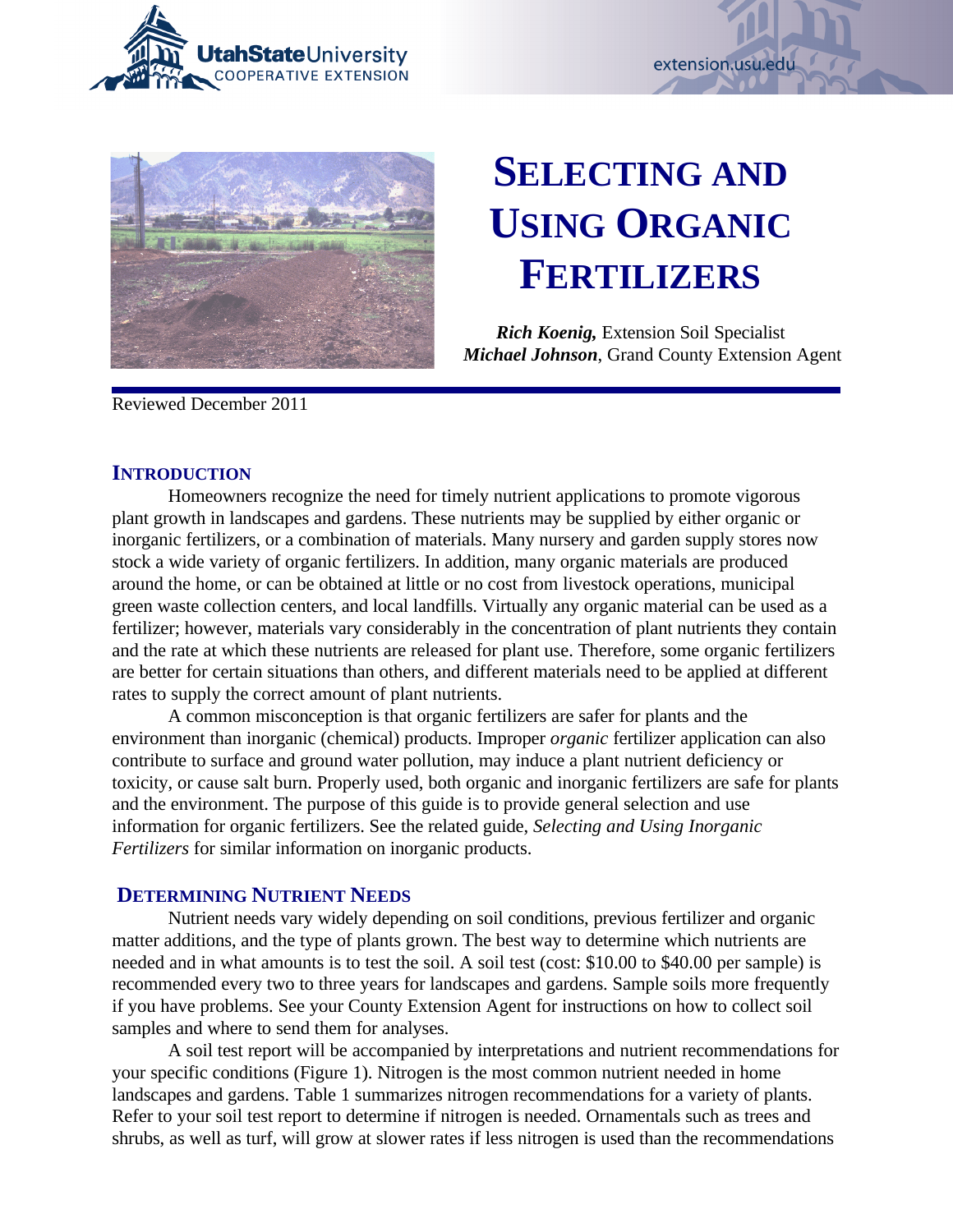listed in Table 1. Slower growth rates may be desirable depending on the goal of the landscaper and the intensity of management. Vegetable nitrogen requirements are designed to produce

| Soil Test Report<br>and                                 |            | <b>USU Analytical Labs</b><br><b>Utah State University</b><br>Logan, Utah 84322-4830<br>(435) 797-2217<br>(435) 797-2117 (FAX) |                         |  |
|---------------------------------------------------------|------------|--------------------------------------------------------------------------------------------------------------------------------|-------------------------|--|
| <b>Fertilizer Recommendations</b>                       |            |                                                                                                                                |                         |  |
| Date Received:<br>5/12/98<br>5/12/98<br>Date Completed: |            |                                                                                                                                |                         |  |
| Name:<br>Homeowner<br>Address:                          |            |                                                                                                                                |                         |  |
|                                                         |            | County:                                                                                                                        |                         |  |
| 98011000<br>Lab Number:                                 |            | Grower's Comments:                                                                                                             | Acres in Field:         |  |
| Identification:                                         |            |                                                                                                                                |                         |  |
| Crop to be Grown: Garden                                |            |                                                                                                                                |                         |  |
|                                                         |            |                                                                                                                                |                         |  |
| <b>Soil Test Results</b>                                |            | Interpretations                                                                                                                | Recommendations         |  |
|                                                         | Sandy Loam |                                                                                                                                |                         |  |
| Texture                                                 |            |                                                                                                                                |                         |  |
| Lime                                                    | $++$       | Normal                                                                                                                         |                         |  |
| pH                                                      | 7.7        | Normal                                                                                                                         |                         |  |
| Salinity - ECe<br>mmhos/cm                              | 0.4        | Normal                                                                                                                         |                         |  |
| Phosphorus - P<br>ppm                                   | 11         | Low                                                                                                                            | 1-2 lbs P2O5/1000 sq ft |  |
| Potassium - K<br>ppm                                    | 82         | Low                                                                                                                            | 2 lbs K2O/1000 sq ft    |  |
| Nitrate-Nitrogen - N<br>ppm                             | 1.5        |                                                                                                                                | 2-4 lbs N/1000 sq ft    |  |
| $Zinc - Zn$<br>ppm                                      | 1.2        | Adequate                                                                                                                       | 0 oz Zinc/1000 sq ft    |  |
| Iron - Fe<br>ppm                                        | 7.9        | Adequate                                                                                                                       |                         |  |
| Copper - Cu<br>ppm                                      | 0.4        | Adequate                                                                                                                       |                         |  |
| Manganese - Mn<br>ppm                                   | 1.8        | Adequate                                                                                                                       |                         |  |
| Sulfate-Sulfur - S<br>ppm                               | 13.0       | Adequate                                                                                                                       | 0 lbs Sulfur/1000 sq ft |  |
| <b>SAR</b>                                              |            |                                                                                                                                |                         |  |

**Figure 1. Report from a comprehensive (\$40.00) soil test with recommendations for a mixed vegetable garden.**

optimum yields in a garden setting.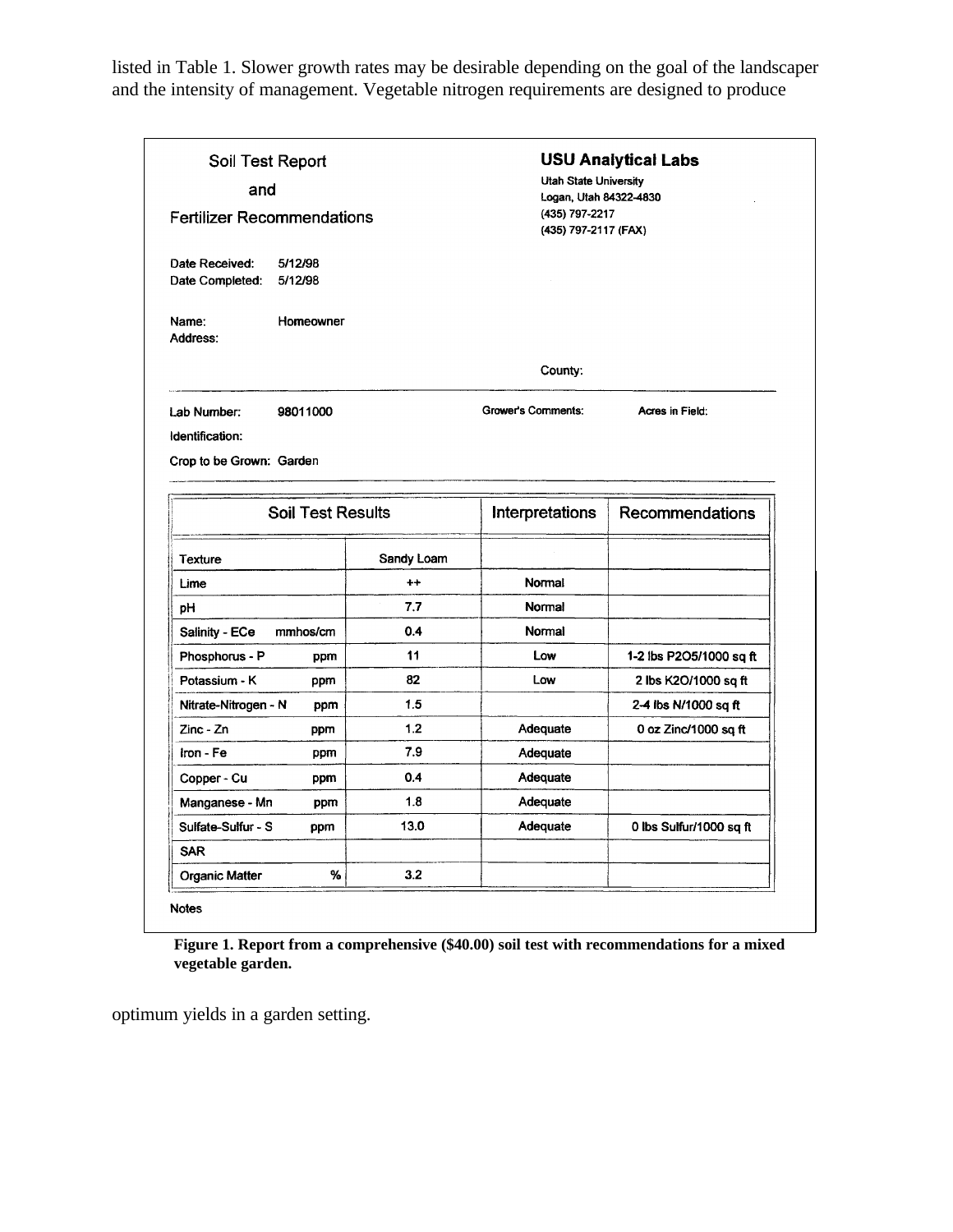| <b>Plants</b>      | <b>General requirements</b>                                                                                                                                                  | <b>Recommendation</b>                |  |
|--------------------|------------------------------------------------------------------------------------------------------------------------------------------------------------------------------|--------------------------------------|--|
| <b>Ornamentals</b> | Low: xeriscapes, natural areas                                                                                                                                               | 0 to 1 pound of nitrogen/1000 sq ft  |  |
|                    | Intermediate: standard landscapes                                                                                                                                            | 1 to 2 pounds of nitrogen/1000 sq ft |  |
|                    | High: flower beds, new landscapes                                                                                                                                            | 2 to 4 pounds of nitrogen/1000 sq ft |  |
| Turf*              | Low maintenance                                                                                                                                                              | 0 to 1 pound of nitrogen/1000 sq ft  |  |
|                    | Intermediate maintenance                                                                                                                                                     | 2 to 3 pounds of nitrogen/1000 sq ft |  |
|                    | High maintenance                                                                                                                                                             | 4 to 6 pounds of nitrogen/1000 sq ft |  |
| Vegetables**       | Low: peas, beans                                                                                                                                                             | 1 to 2 pounds of nitrogen/1000 sq ft |  |
|                    | Intermediate: asparagus, beet, carrot,<br>melon, cauliflower, broccoli, brussels<br>sprout, celery, pepper, tomato, lettuce,<br>radish, spinach, turnip, squash,<br>pumpkins | 2 to 3 pounds of nitrogen/1000 sq ft |  |
|                    | High: onion, sweet corn, potato                                                                                                                                              | 4 to 6 pounds of nitrogen/1000 sq ft |  |

**Table 1.** Annual nitrogen recommendations for landscapes and gardens.

\*Split the total amount of nitrogen into 2 or more separate applications made over the growing season. To prevent burning do not apply more than 1 ½ pounds of nitrogen/1000 sq feet in a single application.

\*\*For high nitrogen requirement vegetables, apply the intermediate recommendation before planting, then broadcast or band additional nitrogen after plants are well established (see text under fertilizer application methods).

## **SELECTING AN ORGANIC FERTILIZER**

The numbers on an organic fertilizer label refer to the concentration (percent) of three major nutrients in the material: nitrogen (or N), phosphate (or  $P_2O_5$ ), and potassium (potash, or K<sub>2</sub>O) (Figure 2). For example, a 6-12-0 fertilizer (bone meal; Figure 2) contains 6% nitrogen, 12% phosphate ( $P_2O_5$ ), and 0% potash ( $K_2O$ ). One-hundred pounds of this material would contain 6 pounds of nitrogen (100 x 0.06), 12 pounds of phosphate (100 x 0.12) and no potash. Fertilizer labels on organic products have been standardized so that the concentration of nitrogen,

phosphate, and potash always appear in the same order on the front of the package. Other common organic fertilizers are listed in Table 2. Many organic fertilizers also contain other nutrients like sulfur, iron, and zinc; however, concentrations of these are usually not given on the label because levels are either too low or too variable to be specified. In addition to supplying nutrients, regular use of organic fertilizers also increases soil organic matter levels, which improves soil physical properties like water holding capacity, drainage, and tilth (the physical condition of soil related to structure and the ease of tillage).



**Figure 2. Examples of common organic fertilizer products.**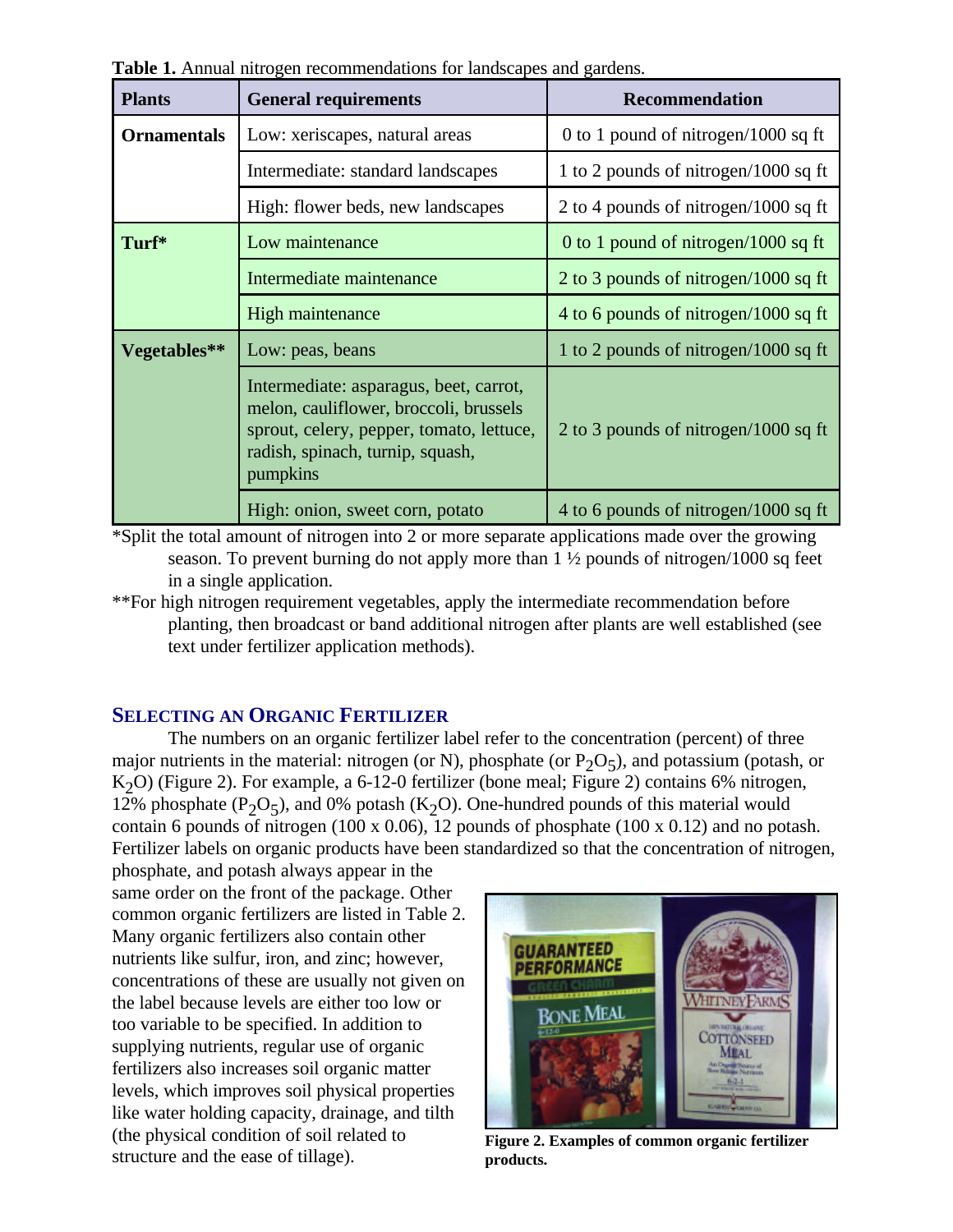If a soil test report indicates levels of some nutrients are high or excessive, select products containing lower concentrations of these nutrients. Further applications of organic materials containing these nutrients may create an imbalance and reduce plant growth. If a soil test report indicates a need for nitrogen, select a high nitrogen material like blood meal or fish meal (Table 2). If nitrogen and phosphorus are recommended, select a high nitrogen- and phosphoruscontaining material, or a combination of two separate materials to meet the requirement. For fast growing plants with high nutrient requirements like corn and potatoes (Table 1), use materials that release nutrients rapidly (Table 2). Slow growing plants and xeriscapes can be fertilized with a moderate availability material. Materials with slow to very slow nutrient availability, while good sources of organic matter, generally make poor sources of nutrients for most plants.

The variety of organic fertilizers on the market means the homeowner can find a product to meet any need. Organic fertilizers vary considerably in price. Bulk quantities of organic materials are less expensive than small packages and should be purchased when fertilizing large garden and landscape areas.

## **FERTILIZER RATE CALCULATION**

Nutrient recommendations for landscapes and gardens are expressed in pounds per 1000 square feet (Figure 1; Table 1). Calculate the amount of organic fertilizer needed by using the soil test nutrient recommendation, the concentration of nutrients in the fertilizer selected, and the size of the area fertilized. A simple formula used to calculate the amount of fertilizer required to meet a nutrient recommendation is:

> *Fertilizer needed ' X lbs of nutrient 1000 sq. feet × 1 lb fertilizer Y lb nutrient × Z sq. feet area*

Where  $\boldsymbol{X}$  is the nutrient recommendation from a soil test report in pounds/1000 sq ft,  $\boldsymbol{Y}$  is the percent of the nutrient in the fertilizer *divided by 100*, and *Z* is the square footage of the area fertilized. Garden and landscape areas are usually different than 1000 square feet. Estimate the size of the area to be fertilized by pacing or using a measuring tape to determine length and width. Multiply length by width to calculate area.

*Example:* A gardener is using blood meal (12-2-1; Table 2) to supply 2 pounds of nitrogen per 1000 square feet. The garden area is 1400 square feet. How much 12-2-1 fertilizer is required for this situation? *Answer:* In the above equation, *X* is 2 pounds, *Y* is 0.12 (12% divided by 100), and *Z* is 1400 square feet. Entering these numbers into the equation gives an answer of 23 pounds of 12-2-1 fertilizer for the garden.

#### **FERTILIZER APPLICATION METHODS**

Organic materials can be broadcast on the surface and tilled or watered into soil, or applied in a narrow band on or beneath the surface. A common fertilizer spreader will often work

well for applying small quantities of organic fertilizer. Two main types of broadcast applicators are available: the drop spreader and the rotary spreader (Figure 3). Most drop spreaders are capable of applying a wide range of rates; however, the path spread is limited to the width of the unit (normally 18 inches to three feet). Rotary spreaders may

#### *!!!CAUTION!!!*

Many organic materials contain high levels of salts. These salts will burn plants if organic materials are over-applied.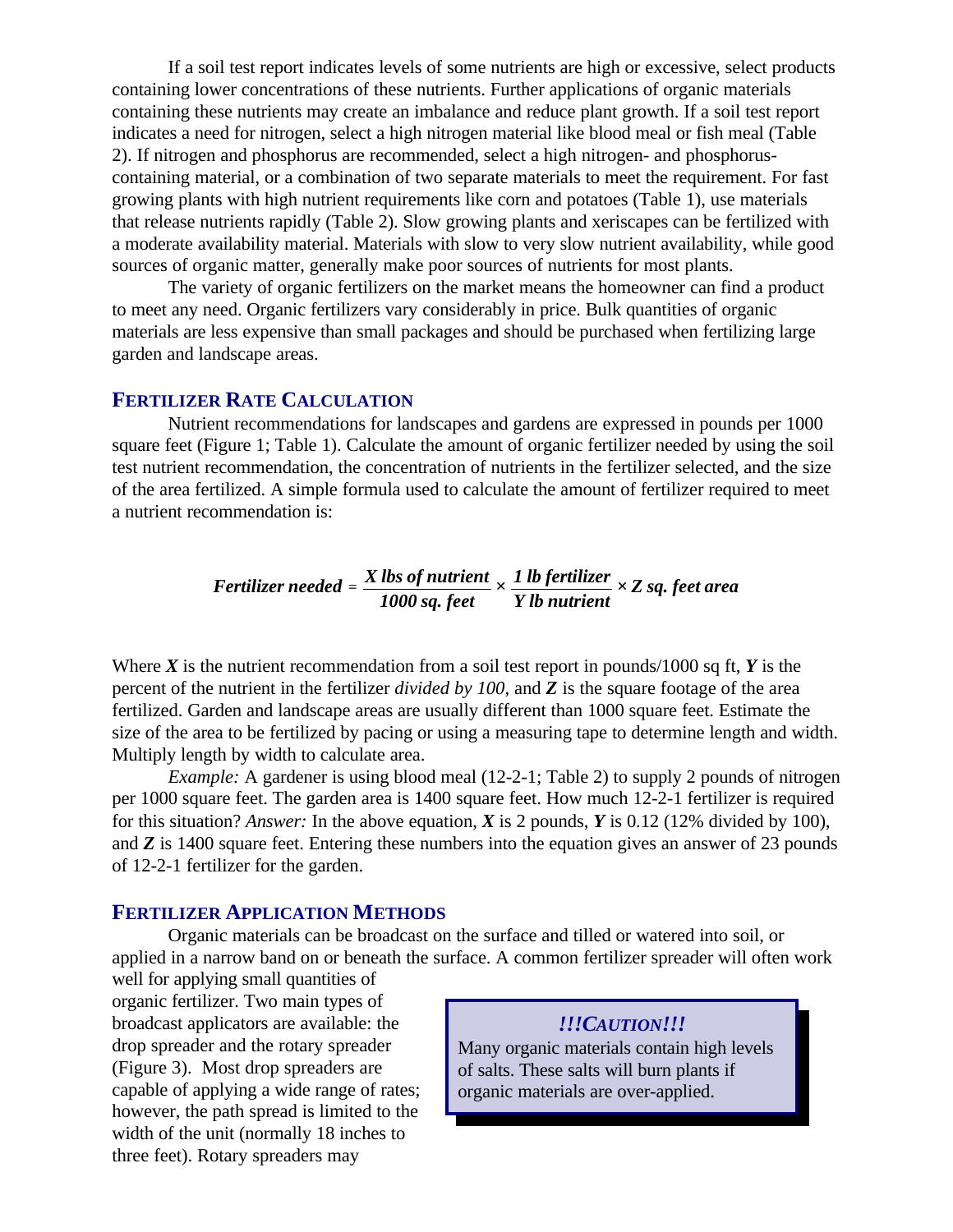broadcast organic materials in a 5 to 10 foot wide path but with less uniformity and rate control than drop spreaders. If necessary, screen the material before spreading to remove large particles.

Spreaders are adjustable for different fertilizer materials and rates of application. The spreader manufacturer will list calibration settings for various *inorganic* fertilizers. The gardener must calibrate these spreaders for *organic* fertilizer materials. Adjust the spreader to a relatively high setting. Place two or three pounds of organic material in the hopper and proceed to spread this amount in a continuous straight path. Note the width of the spread path and the distance traveled to broadcast all of the material. Calculate the rate of application and compare this to the rate needed. For example, if your spreader broadcasts a five foot wide path and you traveled 20 feet to empty three pounds of compost, the rate of application would be three pounds per 100 square feet (5 ft by 20 ft), or approximately 30 pounds of compost per 1000 square feet. Compare this to the rate of compost needed and if necessary adjust the spreader and calibrate again. Because of their relatively low nutrient content, organic fertilizers are applied at much higher rates than inorganic fertilizers. Therefore, even at the highest spreader settings you may have to make two or more passes over an area to apply the required amount of material. Once a spreader is calibrated for a specific nutrient rate and organic fertilizer keep a record of the setting for future use with this material.

Avoid streaking caused by skips and overlap by applying one-half of the fertilizer while traveling in one direction and the remaining one-half while traveling in a perpendicular direction. This method of application is especially important for turf fertilization where streaking is common. An alternative method of broadcasting large quantities of organic material is to space piles of the material throughout the area and spread the piles out uniformly using a garden or leaf rake.

Banding is a convenient way to make in-season fertilizer applications to high nitrogen requiring vegetables like corn (Table 1). Use an organic fertilizer with rapid nutrient availability when banding. To band an organic fertilizer, first calculate the amount of material needed for the area as if you were going to broadcast the material. Divide this amount by the number of plant rows in the area to determine the amount of organic fertilizer to apply for each row. Make narrow furrows six to eight inches away from the base of the plants, two to three inches deep. Distribute the organic material evenly in the furrow and cover with soil.

Liquid and foliar fertilizer applications can be made with water soluble products like fish emulsion or seaweed extract. There is a potential for leaf burning with liquid applications, so follow product label instructions carefully. Manure or compost tea can also be used as a source of liquid fertilizer. Partially fill a burlap or cloth bag with manure or compost and submerge for several days in a bucket of warm water. The resulting "tea" can be applied directly to the soil or foliage of plants.



**Figure 3.** Rotary (left) and drop (right) fertilizer spreaders.